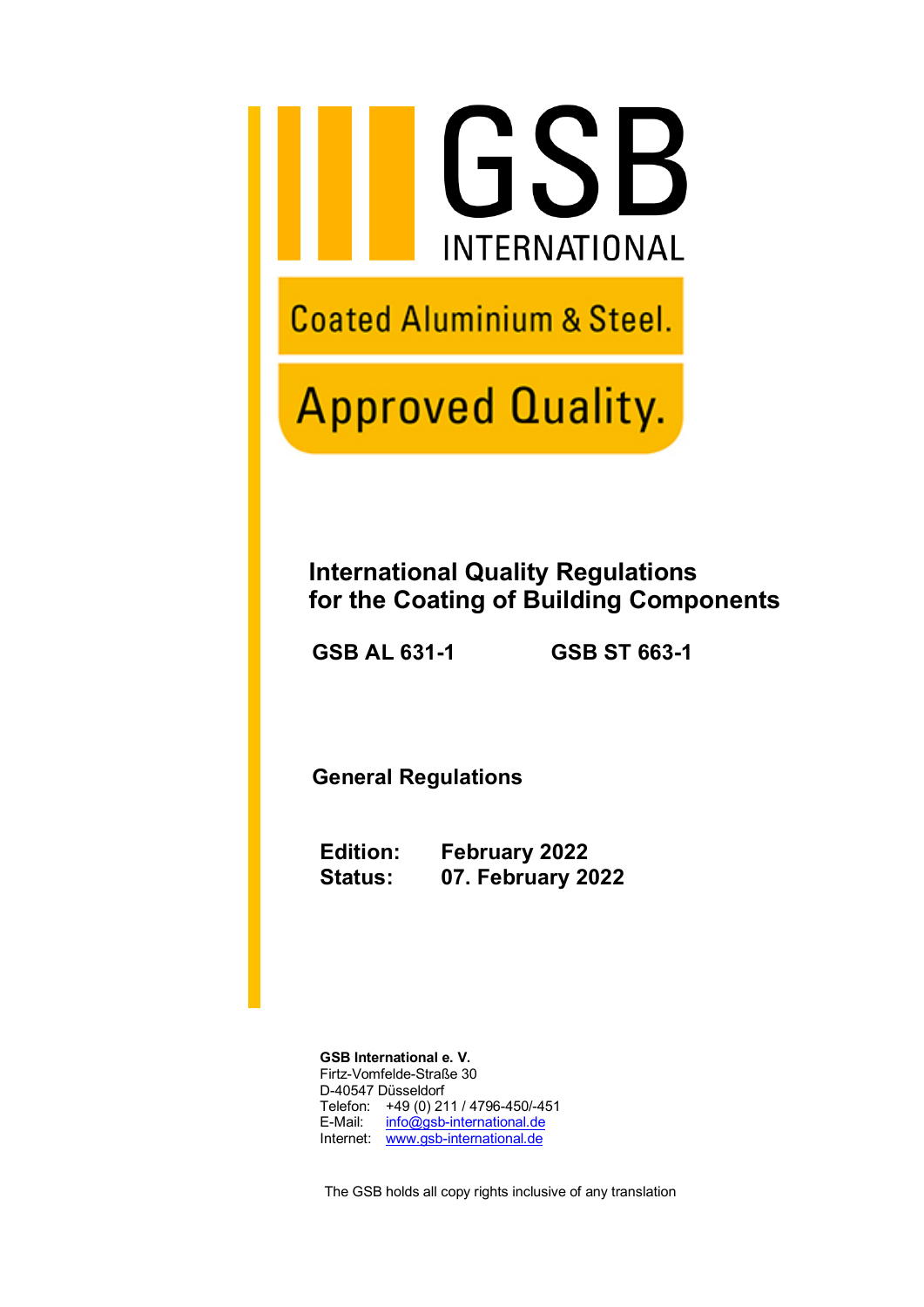- General
- Membership application form

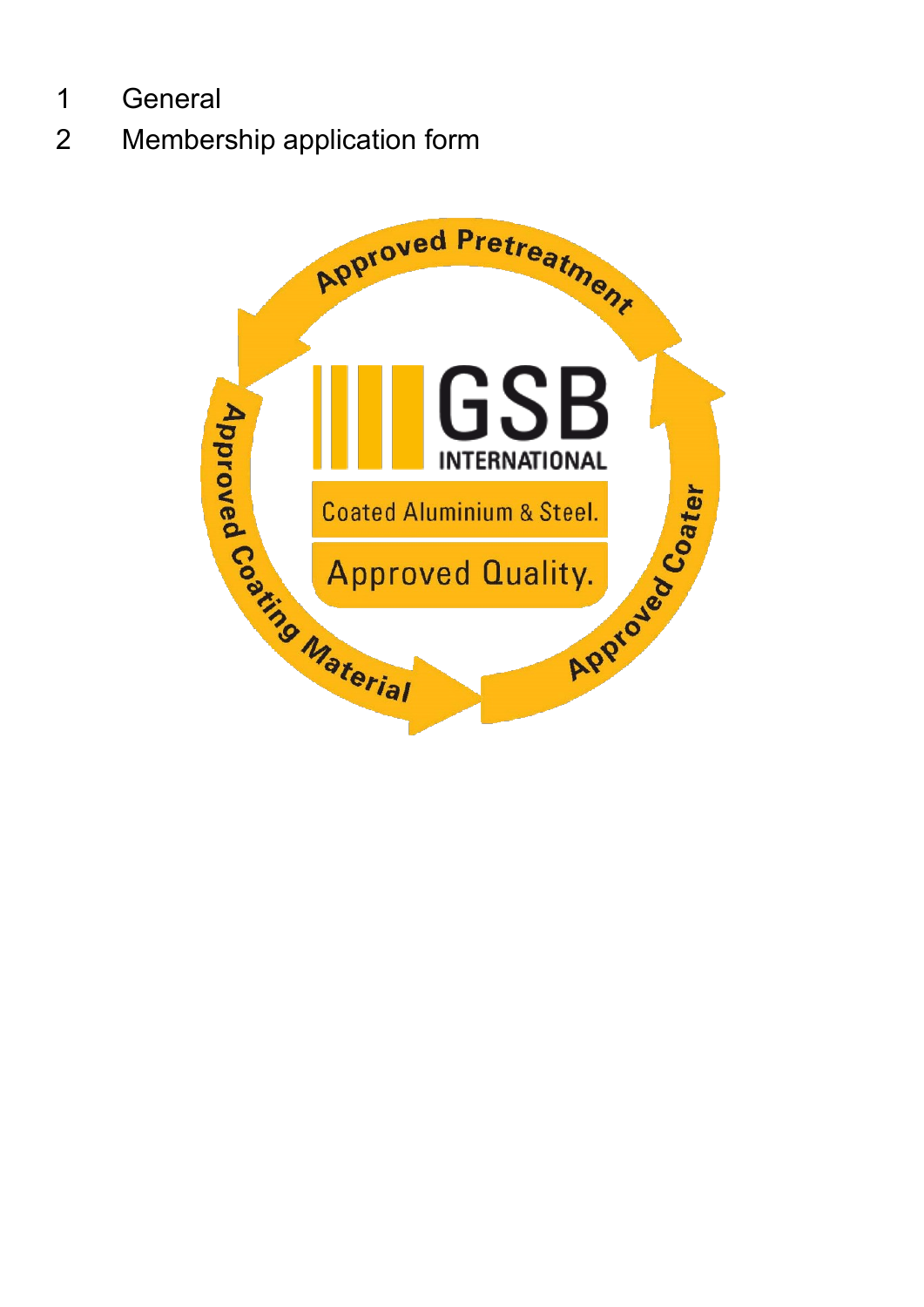

| 1              |                       |  |  |  |  |  |  |  |  |
|----------------|-----------------------|--|--|--|--|--|--|--|--|
| 2              |                       |  |  |  |  |  |  |  |  |
| 3              |                       |  |  |  |  |  |  |  |  |
| 4              |                       |  |  |  |  |  |  |  |  |
| 5              |                       |  |  |  |  |  |  |  |  |
|                | 5.1                   |  |  |  |  |  |  |  |  |
|                | 5.2                   |  |  |  |  |  |  |  |  |
|                | 5.3                   |  |  |  |  |  |  |  |  |
|                | 5.4                   |  |  |  |  |  |  |  |  |
|                | 5.5                   |  |  |  |  |  |  |  |  |
|                | 5.6<br>5.6.1<br>5.6.2 |  |  |  |  |  |  |  |  |
|                | 5.7                   |  |  |  |  |  |  |  |  |
|                | 5.8                   |  |  |  |  |  |  |  |  |
|                | 5.9                   |  |  |  |  |  |  |  |  |
| 6              |                       |  |  |  |  |  |  |  |  |
|                | 6.1                   |  |  |  |  |  |  |  |  |
|                | 6.2                   |  |  |  |  |  |  |  |  |
| $\overline{z}$ |                       |  |  |  |  |  |  |  |  |
|                | 7.1                   |  |  |  |  |  |  |  |  |
|                | 7.2                   |  |  |  |  |  |  |  |  |
|                | 7.3                   |  |  |  |  |  |  |  |  |
| 8              |                       |  |  |  |  |  |  |  |  |
| 9              |                       |  |  |  |  |  |  |  |  |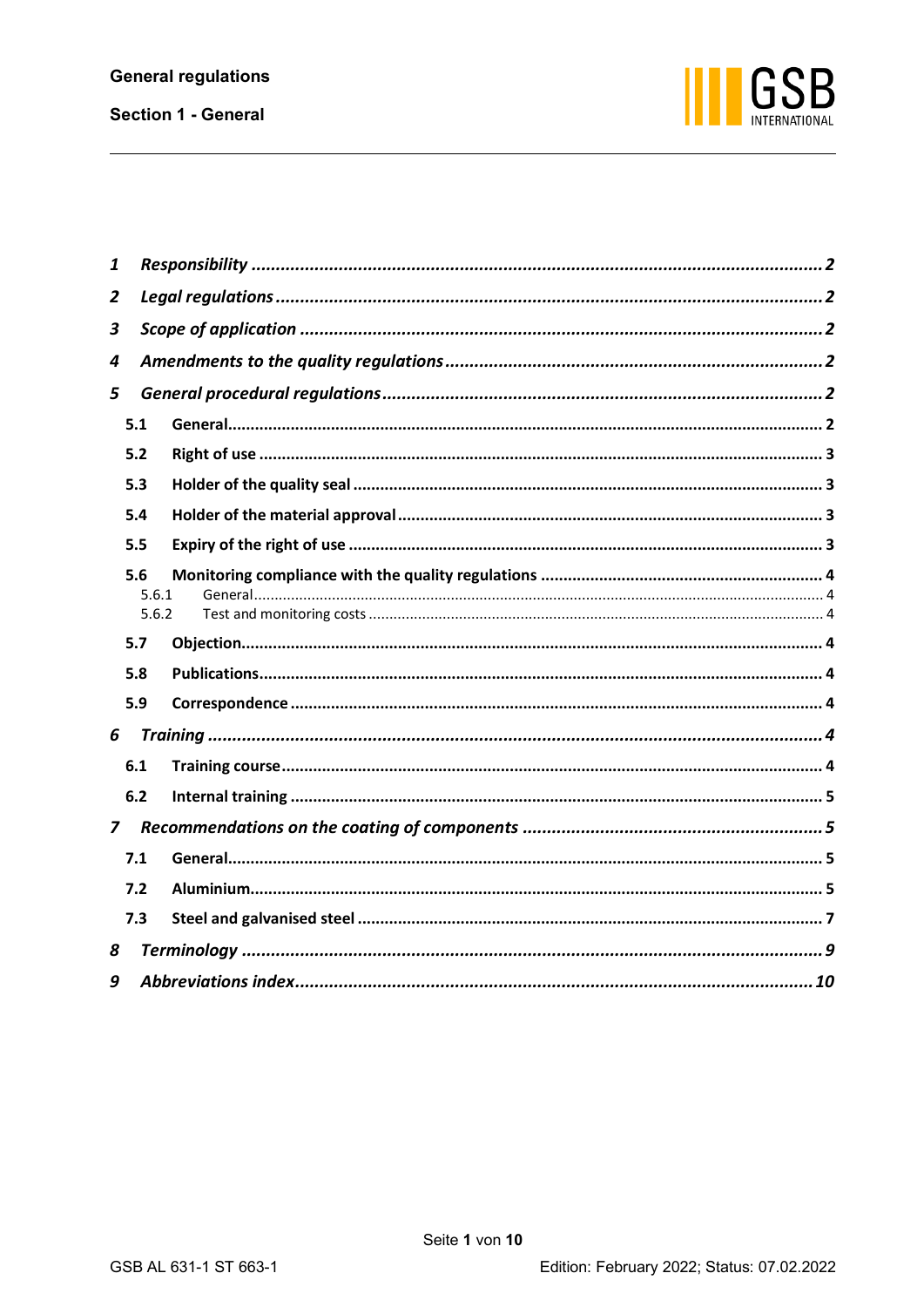

## <span id="page-3-0"></span>**1 Responsibility**

Quality Regulations GSB AL 631 and/or GSB ST 663 are compiled and issued by GSB International and continuously updated in accordance with the decisions made at the general meetings.

The new version or amendment replaces all previous editions. The current version published and issued in German language on behalf of GSB International is legally binding. Translations are not legally binding.

#### <span id="page-3-1"></span>**2 Legal regulations**

The holder of the quality seal and/or material license must observe local laws and regulations. These quality regulations do not cover inspections by GSB International.

#### <span id="page-3-2"></span>**3 Scope of application**

These quality regulations apply to the coating of the following types of construction components:

- **Aluminium and its alloys**
- **Steel**
	- − steel
	- − Continuously hot-dip coated steel (EN 10346)
	- − Hot-dip galvanised steel (ISO 1461, single-piece galvanisation)

Coatings are applied to semi-finished products, semi-finished and finished components and prefabricated constructions for structures before their installation. Products checked and approved in accordance with the quality regulations are used to pre-treat surfaces and produce coatings.

These quality regulations do not provide regulations on selecting coating materials; they only make recommendations (section [7\)](#page-6-1). The selection must be made by the client or in consultation with the client, in accordance with the weathering and corrosive conditions.

These regulations do not apply to individual coatings produced on site and coil coating.

These quality regulations do not apply to maintaining and cleaning coated components. For this information, please refer to the RAL-RZ 632 quality and test specifications.

#### <span id="page-3-3"></span>**4 Amendments to the quality regulations**

Amendments and updates to these quality regulations to conform with new standards will be suggested by the quality committees (QC) and require the approval of the Board to be effective.

Major technical changes require the consent of members. They come into force after a minimum period of four weeks after publication or on the specified date.

#### <span id="page-3-4"></span>**5 General procedural regulations**

#### <span id="page-3-5"></span>**5.1 General**

The award of the quality seal and the license for pre-treatment chemicals and coating materials require full membership of GSB International. To become a member, the membership application must be completed and signed so that it is legally binding.

The quality seal and the material approval for pre-treatment chemicals and coating materials from GSB International only apply to products for which a right of use or license has been granted in accordance with quality regulations AL 631 and ST 663.

The holder of the quality seal or the material approval for pre-treatment chemicals and coating materials is responsible for complying with the quality regulations and must make regular quality checks.

GSB International is entitled and obligated to check and monitor compliance with GSB AL 631 and/or GSB ST 663.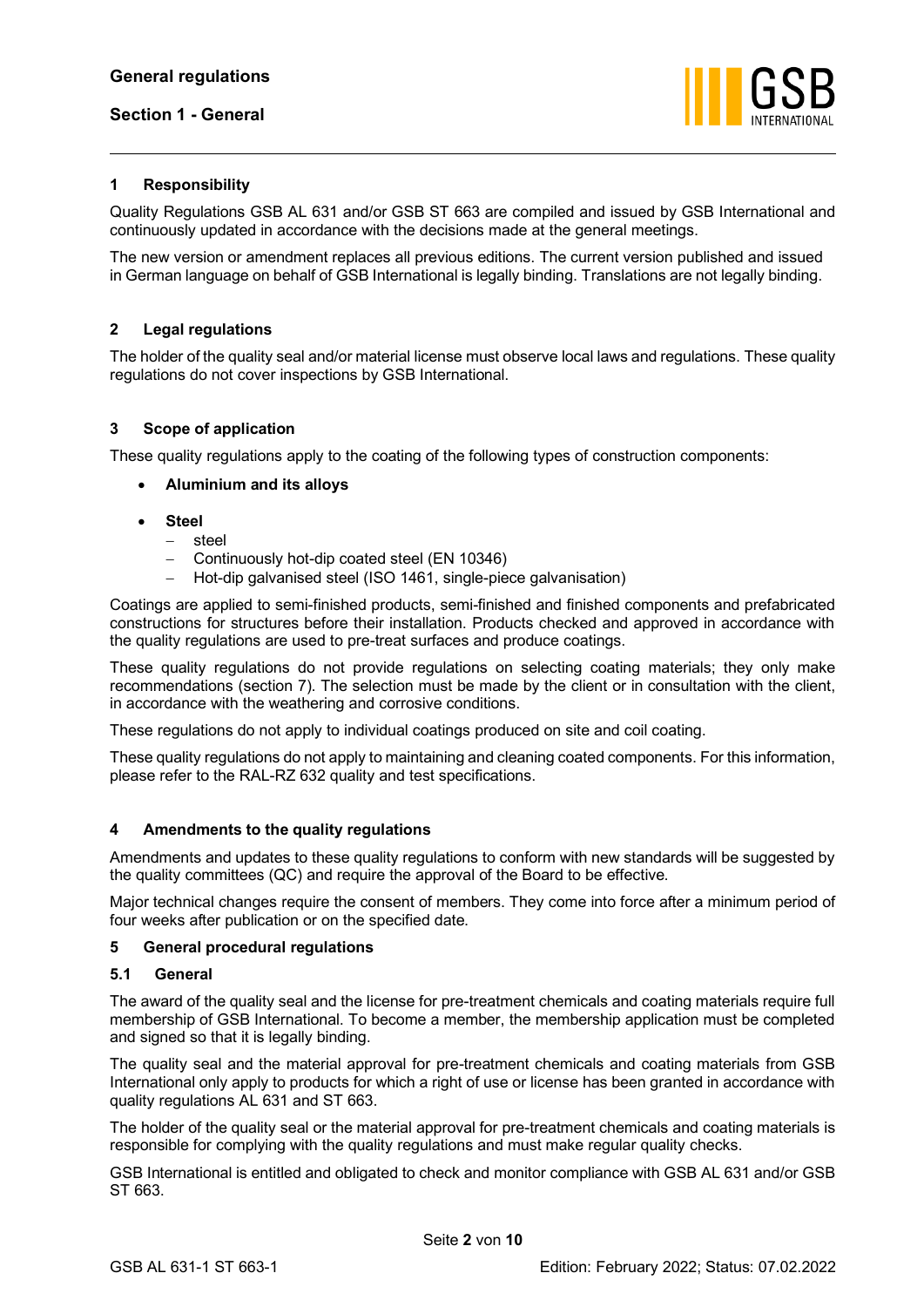

## <span id="page-4-0"></span>**5.2 Right of use**

To ensure fair competition and avoid misuse, the Board can issue special regulations on the use of the quality seal and the material approval for pre-treatment chemicals and coating materials in standard and joint advertising material. This must not impede individual advertising. The same principle on fair competition applies here.

## <span id="page-4-1"></span>**5.3 Holder of the quality seal**

GSB International is solely entitled to have equipment produced for depicting the quality seal/ the material approval (metal stamps, punches, printing blocks, seals, rubber stamps etc.) and to define the use of this equipment.

A coating company that has been granted the right to use the respective quality seal/ the material approval is permitted to put it on business documents, online-communication channels and printed materials.

A coating company which has had its quality seal withdrawn must return the corresponding certificate immediately. They are not entitled to payments being reimbursed. The same applies if the quality seal has expired in any other way.

The coating company must immediately inform its customers that the quality seal has been withdrawn.

## <span id="page-4-2"></span>**5.4 Holder of the material approval**

Manufacturers of pre-treatment chemicals and coating materials are only permitted to use the material approval number for products which meet the requirements of these quality regulations and have been approved.

Manufacturers who have had their material approval for pre-treatment chemicals and coating materials withdrawn must return the corresponding certificate immediately. They are not entitled to payments being reimbursed. The same applies if the material approval has expired in any other way.

Manufacturers of pre-treatment chemicals and coating materials must immediately inform their customers that they no longer have the material approval.

## <span id="page-4-3"></span>**5.5 Expiry of the right of use**

The right to use the quality seal and/or the material approval will expire when the membership ends in accordance with the membership rules.

The right of use also expires in the following cases:

- GSB International ceases activity in the field(s) in which the quality seal/ the material approval applied
- It was revoked in accordance with the articles of association and if all financial and other obligations of the holder of the quality seal in respect of GSB International are met
- After insolvency proceedings have begun, the meeting of creditors decides against the holder of the quality seal or the material approval for pre-treatment chemicals and coating materials continuing to trade on the reporting date in accordance with sections 156 and 157 of the German Insolvency Order
- Insolvency proceedings are not opened due to insufficient assets
- Insolvency proceedings cease due to insufficient assets
- There are comparable insolvency conditions in other jurisdictions
- The holder of the quality seal or the material approval enters into liquidation voluntarily
- The quality seal or the license has been withdrawn in accordance with these quality regulations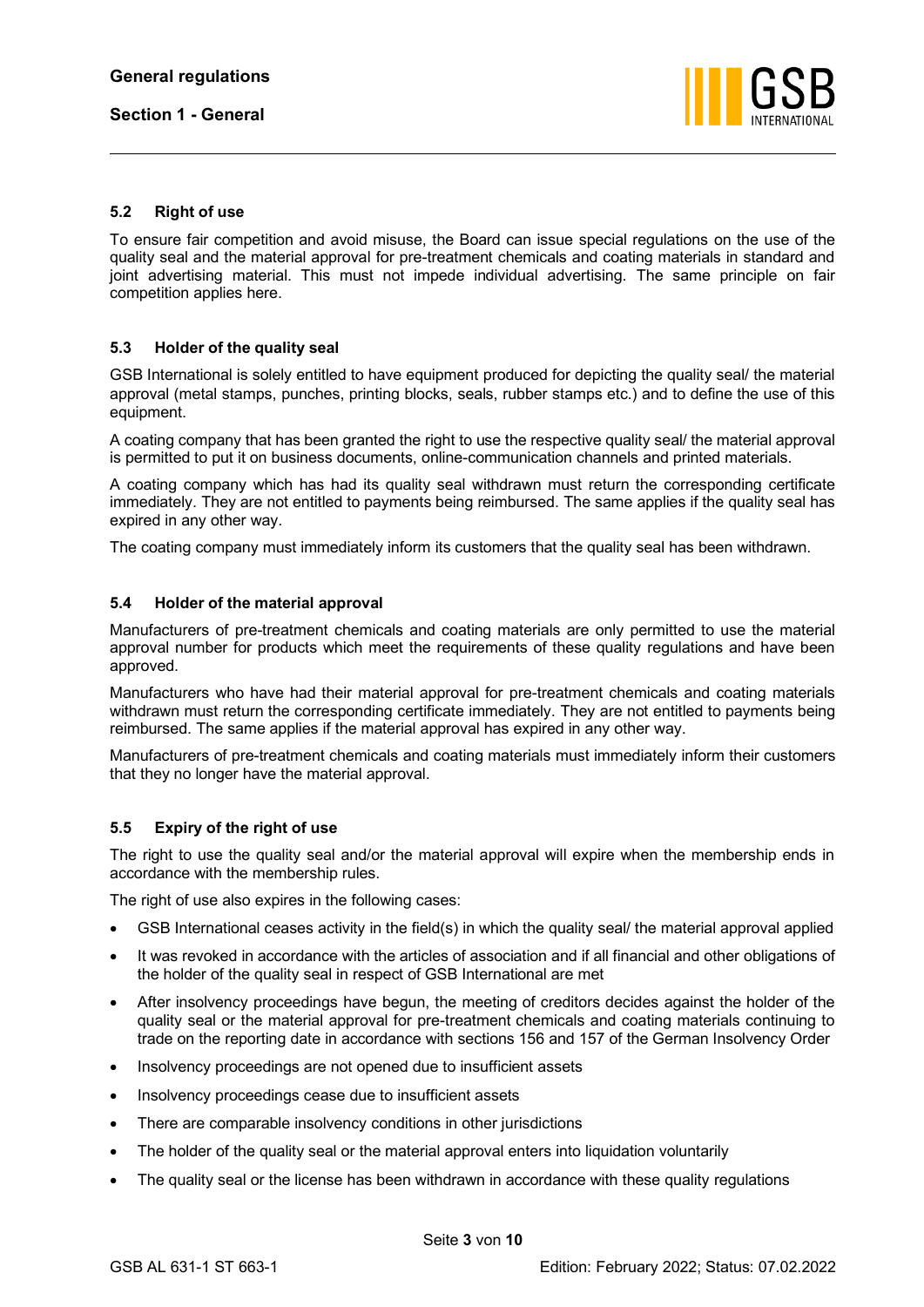

## <span id="page-5-0"></span>**5.6 Monitoring compliance with the quality regulations**

#### <span id="page-5-1"></span>**5.6.1 General**

Monitoring of compliance and monitoring of quality regulations is transferred by GSB-CERT to a test institute accredited in accordance with ISO/IEC 17025 or is carried out by an expert trained and approved by GSB.

## <span id="page-5-2"></span>**5.6.2 Test and monitoring costs**

The coating company or material manufacturer must bear all the test and monitoring costs for a quality seal and for the material approval for pre-treatment chemicals and coating materials.

The current fee regulations of GSB International apply.

## <span id="page-5-3"></span>**5.7 Objection**

Members have a right to object to any decision made by GSB-CERT and the Board on the basis of these quality regulations.

The objection must be made in writing to the offices of GSB within four weeks of receiving the decision. Reasons must be given for the objection.

If an objection is made, the decision will only become effective after the end of the objection proceedings.

No other legal recourse is permitted after the objection proceedings.

## <span id="page-5-4"></span>**5.8 Publications**

GSB International is entitled to publish the following information for members in newsletters and/or the internet:

- Award of the quality seal and the material approval
- Suspension of the material approval
- Expiry of the material approval and the right to use the quality seal
- Colours which are no longer approved with information on the year they were disallowed

GSB News is only for internal use and must not be passed to third parties.

## <span id="page-5-5"></span>**5.9 Correspondence**

All correspondence with the offices of GSB must be made in writing. E-mails and faxes are only valid if the offices of GSB have confirmed their receipt.

## <span id="page-5-6"></span>**6 Training**

#### <span id="page-5-7"></span>**6.1 Training course**

The holder of the quality seal and the material approval must send at least one member of their technical staff to a training course at GSB International at intervals of 2 years. The training courses are concluded with a written exam.

New members must attend the next training course. A certificate is issued to prove participation.

Other interested parties are also permitted to take part in training courses.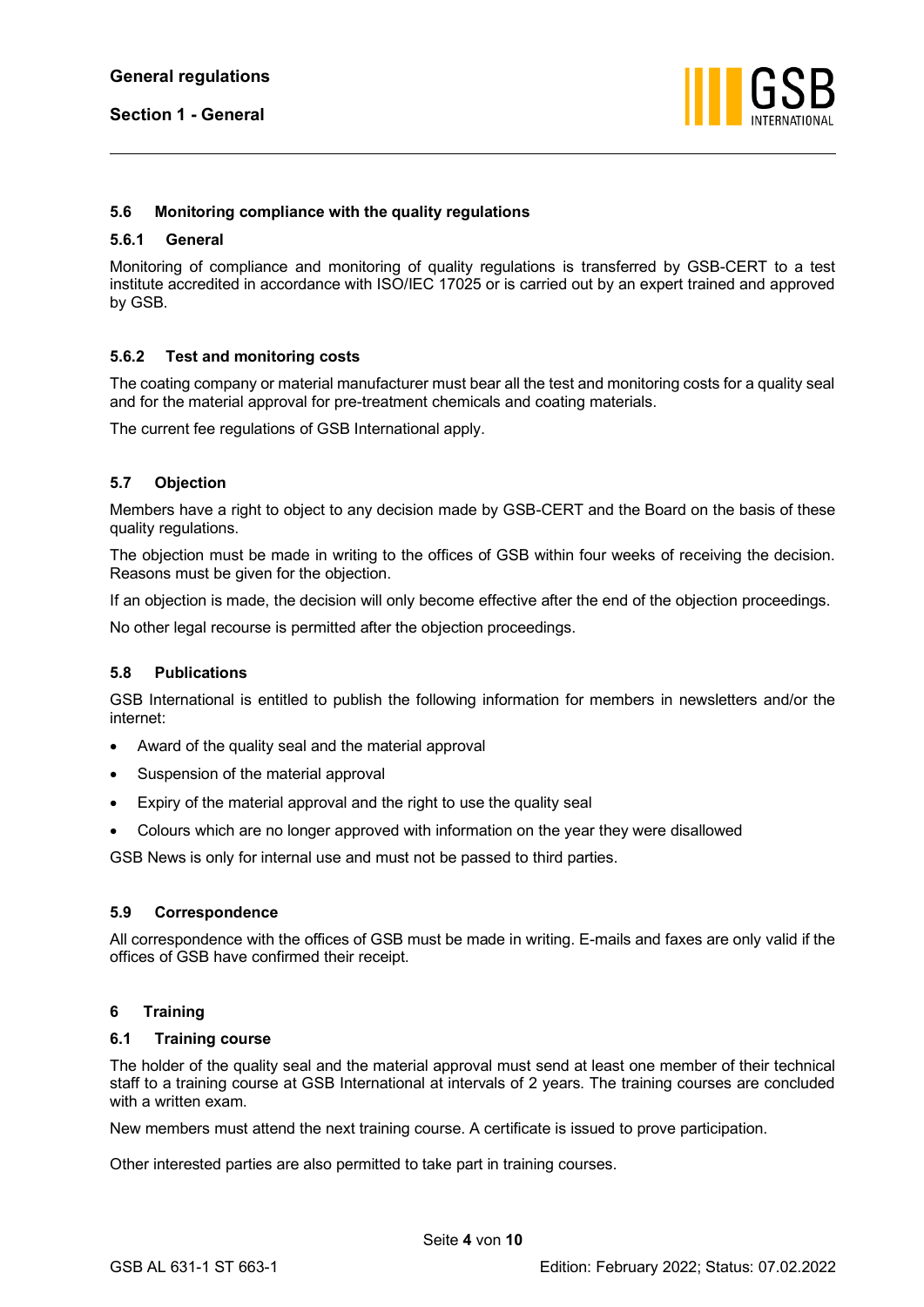

## <span id="page-6-0"></span>**6.2 Internal training**

All members of GSB International are advised to train their employees on the quality regulations at regular intervals.

## <span id="page-6-1"></span>**7 Recommendations on the coating of components**

## <span id="page-6-2"></span>**7.1 General**

When selecting the right coating for a component, consider the atmospheric conditions so you can prevent corrosion in the long term and maintain the desired appearance.

The choice of pre-treatment process and coating should be made according to the location of the building.

The GSB coaters with the additional seal Sea Proof Plus (C 5) document the highest current level of corrosion protection for coated aluminium components.

## <span id="page-6-3"></span>**7.2 Aluminium**

According to what we currently know, filiform corrosion can occur in certain areas (maritime climates with high relative humidity). Pre-anodising (anodically generated conversion layer) has proven to be particularly good as the pre-treatment in such circumstances.

Chemical conversion layers and passivation are practical alternatives if – when degreasing, pickling with an alkali and post-treating with acid – precautionary measures are taken to remove the microcrystalline deformation layer that triggers filiform corrosion.

The table below shows the division of coating materials in classes Florida 1, 3, 5 and 10 and the corresponding UV resistance.

| <b>Coating material</b> | UV resistance  | Natural weathering in | <b>Colour palette</b>                                                      |
|-------------------------|----------------|-----------------------|----------------------------------------------------------------------------|
|                         |                | <b>Florida</b>        |                                                                            |
| Florida 1               | Standard       | 1 year                | All RAL and many<br>special colours                                        |
| Florida 3               | High           | 3 years               | Limited in accordance<br>with information given<br>by manufacturer         |
| Florida 5               | Very high      | 5 years               | Very limited in<br>accordance with<br>information given by<br>manufacturer |
| Florida 10              | Extremely high | 10 years              | Very limited in<br>accordance with<br>information given by<br>manufacturer |

Table 1: Classification of the coating materials in the classes Florida 1,3,5 and 10 and the corresponding UV-resistance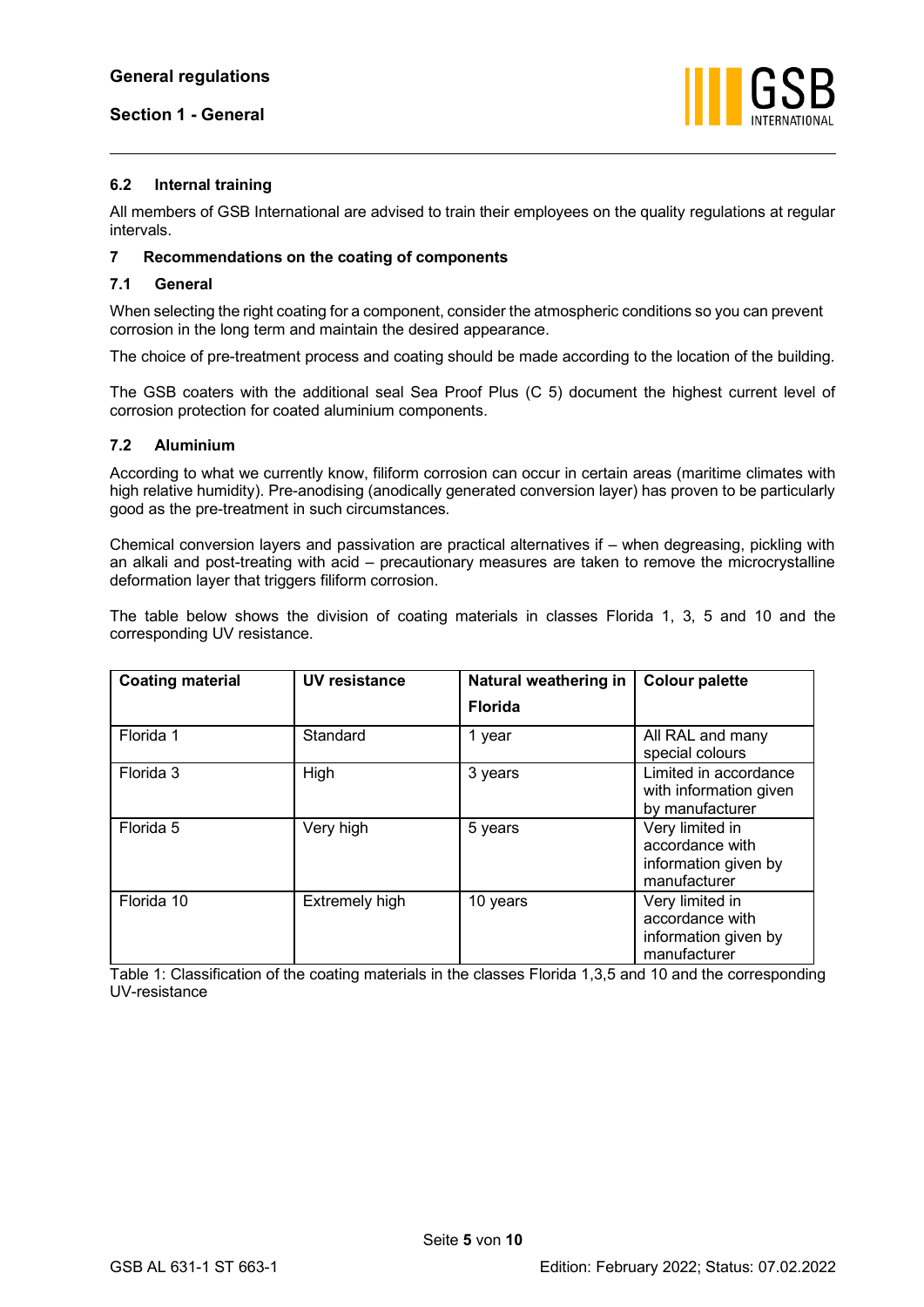## **General regulations**

## **Section 1 - General**



| Weathering<br>class                                  | Corrosion<br>effect                                                                                                                                                                 | Recommende<br>Recommended<br><b>Corrosion</b><br><b>Atmospheric</b><br>environment<br>pre-treatment<br>test |                                                                                     |                         |              |
|------------------------------------------------------|-------------------------------------------------------------------------------------------------------------------------------------------------------------------------------------|-------------------------------------------------------------------------------------------------------------|-------------------------------------------------------------------------------------|-------------------------|--------------|
| GSB-<br>Countryside<br>(C2)                          | Low                                                                                                                                                                                 | Slightly dirty<br>countryside, city and<br>moderate industrial<br>environment                               | Annually                                                                            |                         |              |
| GSB-<br><b>Industrial</b><br>(C3)                    | Industrial<br>atmosphere with<br>Chromium-free /<br>corrosive exhaust<br>Moderate<br>chromate-free<br>gases and coastal<br>Containing chrome<br>areas with moderate<br>salt content |                                                                                                             |                                                                                     | <b>AASS</b>             | Annually     |
| GSB-Sea<br><b>Proof</b><br>(C4)                      | High                                                                                                                                                                                | Coast with medium<br>salt content                                                                           | Chromium-free<br>with documented<br>process<br>Chromate-free /<br>Containing chrome | FFC (50.30)<br>and AASS | Annually     |
| GSB-Sea<br>Proof<br>Very high<br><b>Plus</b><br>(C5) |                                                                                                                                                                                     | Coast with<br>high salt content,<br>open sea                                                                | Pre-anodising                                                                       | FFC (50.10)<br>and AASS | 2 x per year |

Table 2: Weathering classes and recommended pretreatment.

Notes: Designations based on DIN EN ISO 9223; see EN 1999-1-1 and EN 1090-3 for corrosion behaviour and corrosion protection for aluminium in construction.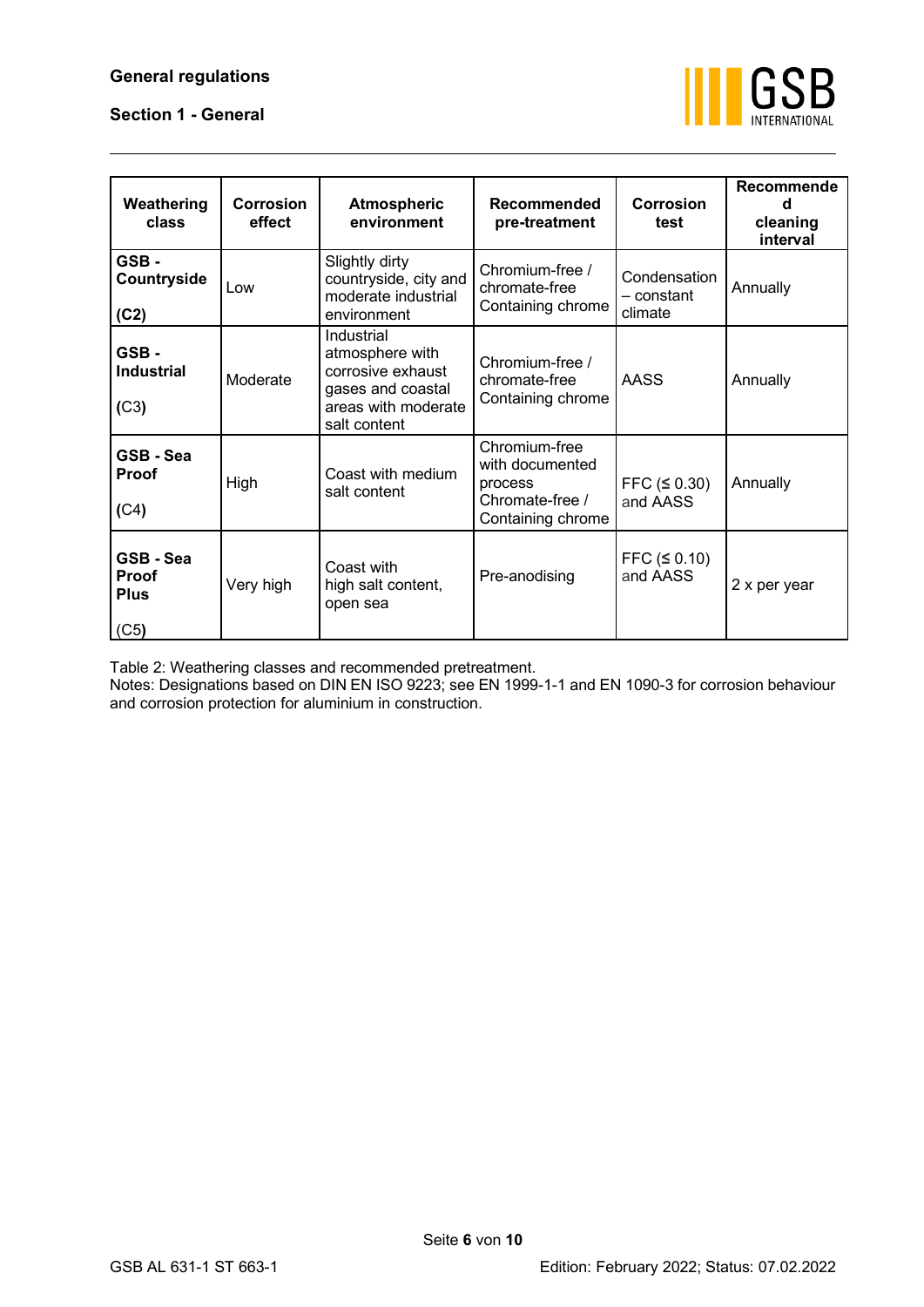

## <span id="page-8-0"></span>**7.3 Steel and galvanised steel**

When choosing the surface pre-treatment and the coating composition, the corrosion categories and the expected term of protection (ISO 12944-1, DIN 55633, E DIN 55633-1, DIN 55634) have to be taken into account.

| Surface<br>Pretreatment/<br>Preparation |                          | Primer coating(s)        |                             |                                   | <b>Top Coatings</b> |                             |                     |                                 |                |                           | Coating system |                           | Corrosivity category      |                           |                    |                           | Expected duration of protection (see ISO 12944-1) |              |                    |                           |                           |              |                           |  |  |  |
|-----------------------------------------|--------------------------|--------------------------|-----------------------------|-----------------------------------|---------------------|-----------------------------|---------------------|---------------------------------|----------------|---------------------------|----------------|---------------------------|---------------------------|---------------------------|--------------------|---------------------------|---------------------------------------------------|--------------|--------------------|---------------------------|---------------------------|--------------|---------------------------|--|--|--|
|                                         | Binders                  | Number of<br>layers      | Target layer<br>thicknessum | <b>Binders</b>                    | Number<br>of        | Target layer<br>thicknessum | Number of<br>layers | Total<br>coating<br>thicknessum | C <sub>2</sub> |                           |                |                           | C3                        |                           |                    |                           | C <sub>4</sub>                                    |              |                    |                           | C <sub>5</sub>            |              |                           |  |  |  |
|                                         |                          |                          |                             |                                   | layers              |                             |                     |                                 |                | M                         | Н              | VH                        | L                         | M                         | н                  | VH                        | L                                                 | M            | Ή                  | VH                        |                           | М            | $\overline{H}$            |  |  |  |
| S                                       | $\overline{\phantom{a}}$ | $\overline{\phantom{m}}$ | $\qquad \qquad =$           | SP.<br>PUR.PVDF                   | $\mathbf{1}$        | 80                          | $\overline{1}$      | 80                              | x              | $\pmb{\times}$            | x              | $\pmb{\mathsf{x}}$        | $\pmb{\mathsf{x}}$        | $\boldsymbol{x}$          | $\pmb{\mathsf{x}}$ |                           | $\pmb{\mathsf{x}}$                                |              |                    |                           |                           |              |                           |  |  |  |
| AP                                      | $\overline{\phantom{a}}$ | $\overline{\phantom{0}}$ | $\overline{\phantom{0}}$    | SP,<br>PUR, PVDF                  | $\mathbf{1}$        | 80                          | $\overline{1}$      | 80                              | x              | $\boldsymbol{\mathsf{x}}$ | $\pmb{\times}$ | $\pmb{\mathsf{x}}$        | $\boldsymbol{\mathsf{x}}$ | $\pmb{\times}$            | x                  |                           | $\pmb{\mathsf{x}}$                                |              |                    |                           |                           |              |                           |  |  |  |
| ZP                                      | $\qquad \qquad =$        | $\qquad \qquad =$        | $\overline{\phantom{0}}$    | SP.<br>PUR, PVDF                  | $\mathbf{1}$        | 80                          | $\overline{1}$      | 80                              | x              | $\boldsymbol{\mathsf{x}}$ | x              | х                         | $\pmb{\chi}$              | $\boldsymbol{\mathsf{x}}$ | $\mathsf x$        |                           | x                                                 | x            |                    |                           |                           |              |                           |  |  |  |
| Cr                                      | $\overline{\phantom{a}}$ | $\qquad \qquad =$        | $\qquad \qquad =$           | SP.<br>PUR.PVDF                   | $\mathbf{1}$        | 80                          | $\overline{1}$      | 80                              | x              | $\pmb{\chi}$              | x              | x                         | $\pmb{\chi}$              | x                         | x                  | $\pmb{\times}$            | x                                                 | x            | x                  |                           |                           |              |                           |  |  |  |
| s                                       | $\sim$                   | $\equiv$                 |                             | EP/SP                             | $\mathbf{1}$        | 80                          | $\overline{1}$      | 80                              | x              | $\boldsymbol{\mathsf{x}}$ | x              | $\boldsymbol{\mathsf{x}}$ | x                         | х                         | x                  |                           | $\pmb{\mathsf{x}}$                                |              |                    |                           |                           |              |                           |  |  |  |
| AP                                      | $\overline{\phantom{a}}$ | $\sim$                   | $\sim$                      | EP/SP                             | $\mathbf{1}$        | 80                          | $\overline{1}$      | 80                              | x              | $\pmb{\times}$            | x              | $\pmb{\mathsf{x}}$        | $\pmb{\chi}$              | $\pmb{\times}$            | x                  |                           | $\pmb{\mathsf{x}}$                                |              |                    |                           |                           |              |                           |  |  |  |
| ZP                                      | $\qquad \qquad =$        | $\overline{\phantom{0}}$ | $\overline{\phantom{0}}$    | EP/SP                             | $\mathbf{1}$        | 80                          | $\overline{1}$      | 80                              | x              | $\boldsymbol{\mathsf{x}}$ | $\pmb{\times}$ | $\pmb{\mathsf{x}}$        | $\boldsymbol{\mathsf{x}}$ | $\pmb{\times}$            | $\pmb{\chi}$       | $\pmb{\times}$            | $\pmb{\mathsf{x}}$                                | $\mathsf{x}$ |                    |                           | $\boldsymbol{\mathsf{x}}$ |              |                           |  |  |  |
| Cr                                      | $\qquad \qquad =$        | $\qquad \qquad =$        | $\qquad \qquad =$           | EP/SP                             | $\mathbf{1}$        | 80                          | $\overline{1}$      | 80                              | x              | $\boldsymbol{\mathsf{x}}$ | x              | х                         | x                         | х                         | x                  | $\boldsymbol{\mathsf{x}}$ | x                                                 | $\mathsf{x}$ |                    |                           | $\boldsymbol{\mathsf{x}}$ |              |                           |  |  |  |
| s                                       | EP                       | $\overline{1}$           | 60                          | SP.<br>EP/SP, PUR,<br>PVDF        | $\mathbf{1}$        | 70                          | $\overline{1}$      | 130                             | x              | $\pmb{\times}$            | x              | $\pmb{\mathsf{x}}$        | $\pmb{\chi}$              | $\pmb{\times}$            | $\mathsf x$        |                           | $\pmb{\mathsf{x}}$                                | x            | x                  |                           | $\pmb{\chi}$              | $\pmb{\chi}$ |                           |  |  |  |
| AP                                      | EP                       | $\overline{1}$           | 60                          | SP.<br>EP/SP, PUR,<br>PVDF        | $\mathbf{1}$        | 70                          | $\overline{1}$      | 130                             | x              | $\boldsymbol{\mathsf{x}}$ | x              | $\boldsymbol{\mathsf{x}}$ | $\pmb{\chi}$              | $\boldsymbol{\mathsf{x}}$ | x                  |                           | x                                                 | $\mathsf{x}$ | $\pmb{\mathsf{x}}$ |                           | $\boldsymbol{\mathsf{x}}$ | $\mathsf{x}$ |                           |  |  |  |
| ZP                                      | EP                       | $\overline{1}$           | 60                          | SP.<br>EP/SP, PUR,<br><b>PVDF</b> | $\mathbf{1}$        | 70                          | $\overline{1}$      | 130                             | x              | $\mathsf{x}$              | х              | x                         | $\mathsf{x}$              | $\mathsf{x}$              | x                  | $\mathsf{x}$              | x                                                 | $\mathsf{x}$ | $\mathsf{x}$       | $\boldsymbol{\mathsf{x}}$ | $\mathbf{x}$              | $\mathsf{x}$ | $\mathbf{x}$              |  |  |  |
| AP                                      | EP                       | $\overline{1}$           | 60                          | SP.<br>EP/SP, PUR,<br><b>PVDF</b> | $\mathbf{1}$        | 70                          | $\overline{1}$      | 130                             | x              | $\pmb{\mathsf{x}}$        | x              | x                         | x                         | x                         | x                  | $\pmb{\times}$            | x                                                 | x            | x                  | x                         | $\pmb{\chi}$              | $\pmb{\chi}$ | $\boldsymbol{\mathsf{x}}$ |  |  |  |

Table 3: Examples of powder coating systems on piece galvanised steel

 $S$  = sweep, AP =alternative pretreatment, ZP = zinc phosphate, Cr = chromating,

EP = epoxy resin, SP = polyester resin, EP/SP = epoxy-polyester resin

EP and EP/SP do not meet the requirements for UV resistance of outdoor weathering

L, M, H, VH indicate the protection time to be achieved by the coating in the respective corrosivity category:

L (Low) up to 7 years,

M (medium) 7-15 years

H (High) 15-25 years

VH (very high) over 25 years

The corrosivity categories C 2 - C 5 refer to the corrosion protection effect of the coating on the zinc coating:

 $C$  2 = low,  $C$  3 = medium,  $C$  4 = high,  $C$  5 = very high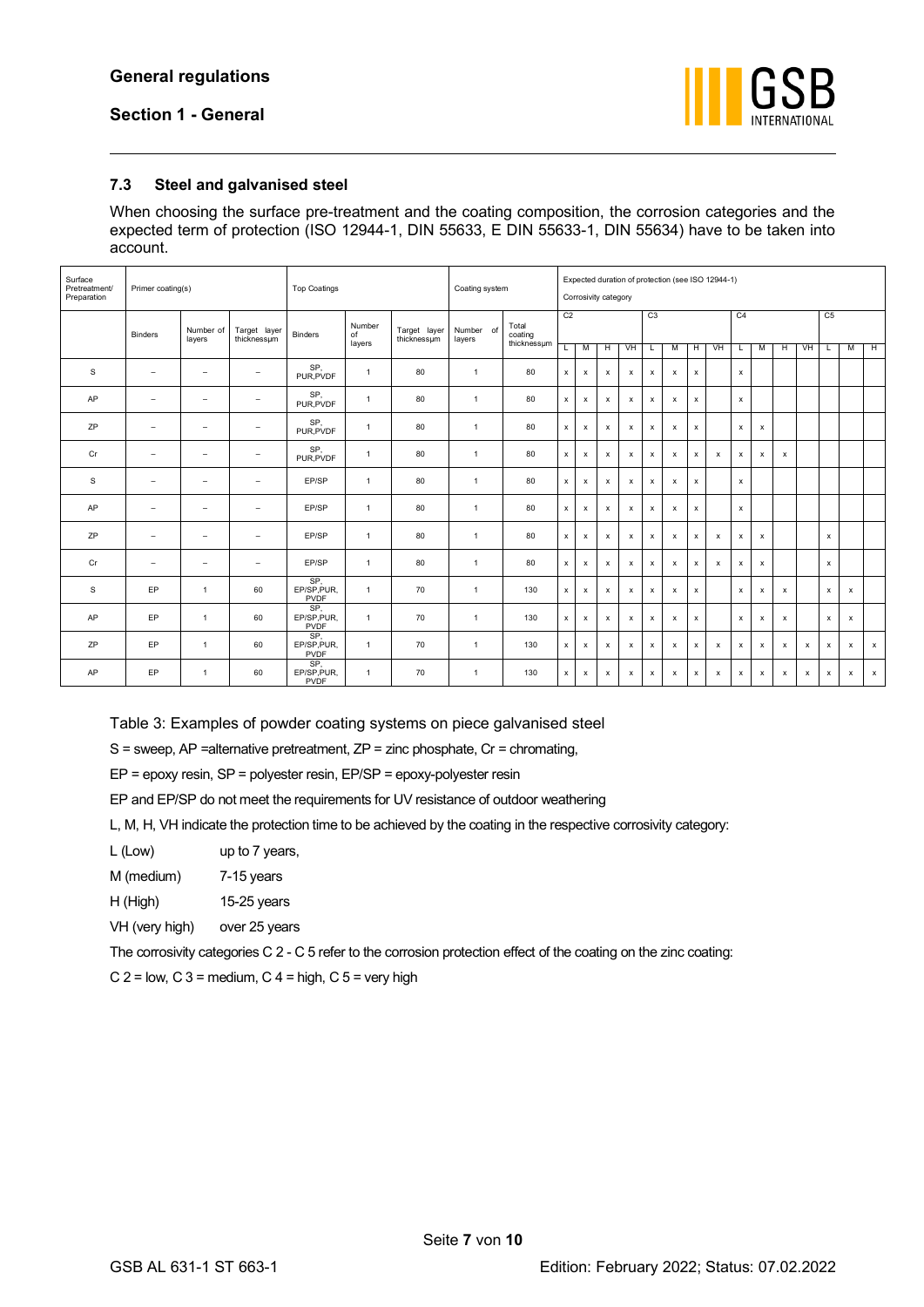## **General regulations**



## **Section 1 - General**

| Surface<br>Pretreatment/<br>Preparation | Primer coating(s)        |                          |                             | <b>Top Coatings</b>               |                        |                             |                     | Coating system                  |                |                           | Expected duration of protection (see ISO 12944-1)<br>Corrosivity category |                           |                           |                           |                           |    |                           |                           |   |           |                |                           |                |
|-----------------------------------------|--------------------------|--------------------------|-----------------------------|-----------------------------------|------------------------|-----------------------------|---------------------|---------------------------------|----------------|---------------------------|---------------------------------------------------------------------------|---------------------------|---------------------------|---------------------------|---------------------------|----|---------------------------|---------------------------|---|-----------|----------------|---------------------------|----------------|
|                                         | <b>Binders</b>           | Number of<br>layers      | Target layer<br>thicknessum | <b>Binders</b>                    | Number<br>of<br>layers | Target layer<br>thicknessum | Number of<br>layers | Total<br>coating<br>thicknessum | C <sub>2</sub> |                           |                                                                           |                           | C <sub>3</sub>            |                           |                           |    | C <sub>4</sub>            |                           |   |           | C <sub>5</sub> |                           |                |
|                                         |                          |                          |                             |                                   |                        |                             |                     |                                 | L              | м                         | н                                                                         | <b>VH</b>                 |                           | M                         | H                         | VH |                           | M                         | H | <b>VH</b> | L.             | M                         | $\overline{H}$ |
| Sat 2 1/2                               | $\overline{\phantom{a}}$ | $\overline{\phantom{0}}$ | $\overline{\phantom{0}}$    | SP.<br>PUR.PVDF                   | $\mathbf{1}$           | 80                          | $\overline{1}$      | 80                              | $\pmb{\times}$ | $\boldsymbol{\mathsf{x}}$ | $\boldsymbol{\mathsf{x}}$                                                 |                           | $\boldsymbol{\mathsf{x}}$ | $\boldsymbol{\mathsf{x}}$ |                           |    |                           |                           |   |           |                |                           |                |
| AP                                      | $\qquad \qquad =$        | $\overline{\phantom{m}}$ | $\equiv$                    | SP,<br>PUR, PVDF                  | $\mathbf{1}$           | 80                          | $\overline{1}$      | 80                              | x              | $\boldsymbol{\mathsf{x}}$ | $\boldsymbol{\mathsf{x}}$                                                 |                           | $\boldsymbol{\mathsf{x}}$ | $\boldsymbol{\mathsf{x}}$ |                           |    |                           |                           |   |           |                |                           |                |
| ZP                                      | $\qquad \qquad =$        | $\overline{\phantom{0}}$ | $\equiv$                    | SP.<br>PUR, PVDF                  | $\overline{1}$         | 80                          | $\overline{1}$      | 80                              | x              | $\boldsymbol{\mathsf{x}}$ | $\boldsymbol{\mathsf{x}}$                                                 | $\mathsf{x}$              | $\boldsymbol{\mathsf{x}}$ | $\boldsymbol{\mathsf{x}}$ | $\boldsymbol{\mathsf{x}}$ |    | $\boldsymbol{\mathsf{x}}$ |                           |   |           |                |                           |                |
| Sat 2 1/2                               | $\overline{\phantom{a}}$ | $\qquad \qquad =$        | $\equiv$                    | EP/SP                             | $\mathbf{1}$           | 80                          | $\overline{1}$      | 80                              | x              | x                         | $\boldsymbol{\mathsf{x}}$                                                 |                           | $\boldsymbol{\mathsf{x}}$ | x                         |                           |    |                           |                           |   |           |                |                           |                |
| AP                                      | $\qquad \qquad =$        | $\overline{\phantom{m}}$ | $\overline{\phantom{0}}$    | EP/SP                             | $\mathbf{1}$           | 80                          | $\overline{1}$      | 80                              | $\pmb{\times}$ | $\boldsymbol{\mathsf{x}}$ | $\boldsymbol{\mathsf{x}}$                                                 |                           | $\boldsymbol{\mathsf{x}}$ | $\boldsymbol{\mathsf{x}}$ |                           |    |                           |                           |   |           |                |                           |                |
| ZP                                      | $\qquad \qquad =$        | -                        | ۰                           | EP/SP                             | $\mathbf{1}$           | 80                          | $\overline{1}$      | 80                              | x              | x                         | $\boldsymbol{\mathsf{x}}$                                                 | $\boldsymbol{\mathsf{x}}$ | $\boldsymbol{\mathsf{x}}$ | $\boldsymbol{\mathsf{x}}$ | $\boldsymbol{\mathsf{x}}$ |    | $\pmb{\mathsf{x}}$        |                           |   |           |                |                           |                |
| Sat 2 1/2                               | EP                       | $\mathbf{1}$             | 80                          | SP.<br>EP/SP, PUR,<br>PVDF        | $\mathbf{1}$           | 70                          | $\overline{1}$      | 150                             | $\pmb{\chi}$   | $\boldsymbol{\mathsf{x}}$ | $\boldsymbol{\mathsf{x}}$                                                 | $\mathsf{x}$              | $\mathsf{x}$              | $\boldsymbol{\mathsf{x}}$ | $\mathbf{x}$              |    | $\boldsymbol{\mathsf{x}}$ | $\boldsymbol{\mathsf{x}}$ |   |           | $\mathbf{x}$   |                           |                |
| AP                                      | EP                       | $\mathbf{1}$             | 80                          | SP.<br>EP/SP, PUR,<br>PVDF        | $\mathbf{1}$           | 70                          | $\overline{1}$      | 150                             | x              | x                         | $\boldsymbol{\mathsf{x}}$                                                 | $\boldsymbol{\mathsf{x}}$ | x                         | x                         | $\pmb{\times}$            |    | $\boldsymbol{\mathsf{x}}$ | х                         |   |           | х              |                           |                |
| ZP                                      | EP                       | $\overline{1}$           | 80                          | SP.<br>EP/SP, PUR,<br><b>PVDF</b> | $\mathbf{1}$           | 70                          | $\overline{1}$      | 150                             | x              | x                         | x                                                                         | x                         | x                         | x                         | х                         | х  | x                         | х                         | х |           | х              | $\boldsymbol{\mathsf{x}}$ |                |

Table 4: Examples of powder coating systems on steel

SA = blasting, AP = alternative pretreatment ZP = zinc phosphate,

EP = epoxy resin, SP = polyester resin, EP/SP = epoxy-polyester resin

EP and EP/SP do not meet the requirements for UV resistance of outdoor weathering

L, M, H, VH indicate the protection time to be achieved by the coating in the respective corrosivity category:

| L (Low) | up to 7 years, |
|---------|----------------|
|         |                |

M (medium) 7-15 years

H (High) 15-25 years

VH (very high) over 25 years

The corrosivity categories C 2 - C 5 refer to the corrosion protection effect of the coating on the zinc coating:

 $C$  2 = low,  $C$  3 = medium,  $C$  4 = high,  $C$  5 = very high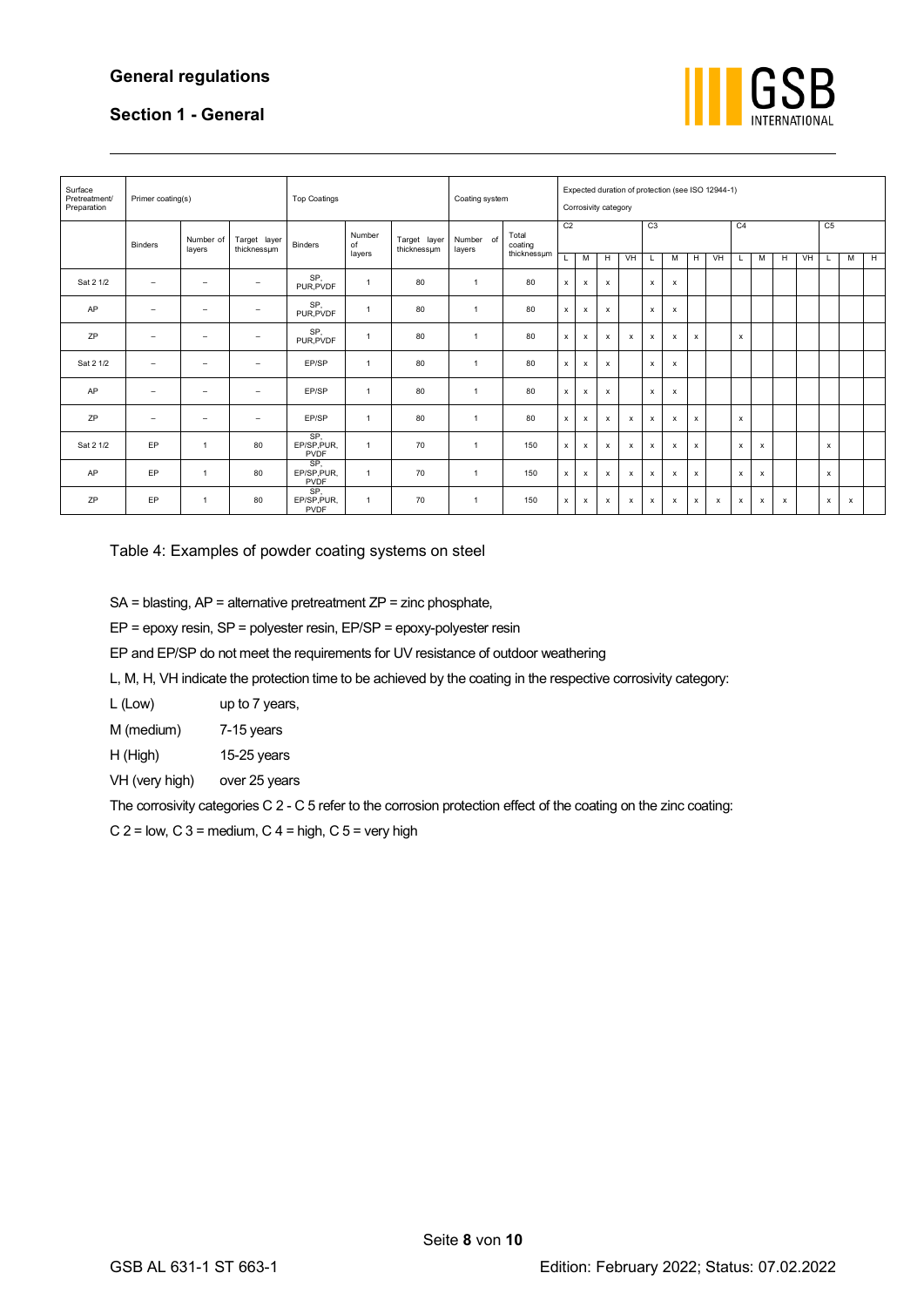

## <span id="page-10-0"></span>**8 Terminology**

| Term                                    | Significance                                                                                                                                                                                     |
|-----------------------------------------|--------------------------------------------------------------------------------------------------------------------------------------------------------------------------------------------------|
| Inspector                               | Inspector who carries out monitoring tests in the<br>coating and galvanisation companies.                                                                                                        |
| Certificate with quality seal           | Certificate which is granted once the final certification<br>level is reached                                                                                                                    |
| Coated components                       | Components which have been coated by a coater<br>(aluminium or steel)                                                                                                                            |
| Coater (aluminium)                      | Company which coats aluminium components with<br>powder or liquid paint.                                                                                                                         |
| Coater (steel)                          | Company which coats steel components or galvanised<br>steel components with powder or liquid paint.                                                                                              |
| Coating material                        | Powder or liquid paint                                                                                                                                                                           |
| DI water                                | Deionised water                                                                                                                                                                                  |
| <b>Extended certificate</b>             | Time extension for a certificate after extension test is<br>passed                                                                                                                               |
| <b>Extension of certificate</b>         | Performance of additional tests for meeting stricter<br>quality standards                                                                                                                        |
| <b>Extension test</b>                   | Test which is carried out to extend the maximum<br>duration of validity for a certificate.                                                                                                       |
| <b>GSB Office</b>                       | Headquarters of GSB:                                                                                                                                                                             |
|                                         | Fritz-Vomfelde-Straße 30 40547 Düsseldorf, Germany                                                                                                                                               |
|                                         | Tel.: 00 49 211 - 47 96 - 450 / - 451                                                                                                                                                            |
|                                         | Mail: info@gsb-international.de                                                                                                                                                                  |
|                                         | https://gsb-international.de                                                                                                                                                                     |
| Inspector handbook                      | Description of the inspection and material tests                                                                                                                                                 |
| Manufacturer of coating materials       | Manufacturer of powder / liquid paints                                                                                                                                                           |
| Manufacturer of pre-treatment chemicals | Manufacturer of chemicals which are required for the<br>pre-treatment of components to be coated                                                                                                 |
| Repeat test                             | Test which is carried out following failed extension test.                                                                                                                                       |
| Two-layer system                        | A two-layer system consists of two paint layers applied<br>successively to a substrate, whereby the first layer<br>needs to be completely cured or stoved before the<br>second layer is applied. |
| Weathering station                      | Stand on which the samples are subjected to external<br>free weathering.                                                                                                                         |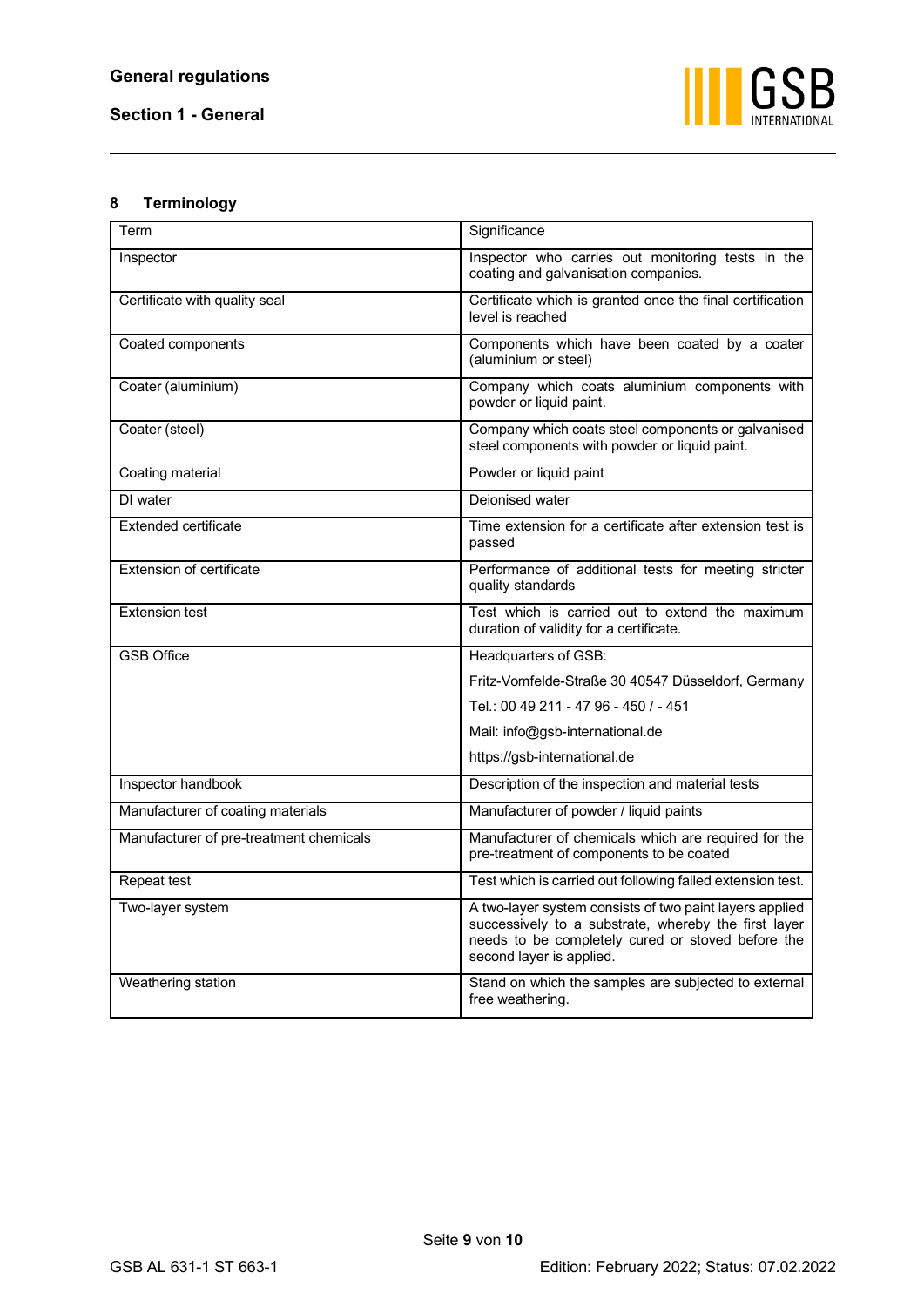

#### <span id="page-11-0"></span>**9 Abbreviations index**

| Abbreviation        | Significance                                                                                                                                            |
|---------------------|---------------------------------------------------------------------------------------------------------------------------------------------------------|
| AASS                | Acetic acid salt spray                                                                                                                                  |
| <b>AL</b>           | Aluminium                                                                                                                                               |
| <b>ASTM</b>         | American Society for Testing and Materials                                                                                                              |
| <b>FPC</b>          | <b>Factory Production Control</b>                                                                                                                       |
| <b>GSB AI 631</b>   | GSB quality guidelines for aluminium                                                                                                                    |
| <b>GSB AI 631-X</b> | The last number in the quality guideline designation for<br>aluminium stands for the different versions:                                                |
|                     | - 1: General section                                                                                                                                    |
|                     | - 2: Pre-treatment chemicals                                                                                                                            |
|                     | - 4: Coating materials                                                                                                                                  |
|                     | - 5: Coaters                                                                                                                                            |
|                     | - 7: Measurement and test procedures                                                                                                                    |
|                     | - 8: Standards and guidelines                                                                                                                           |
| <b>GSB-CERT</b>     | The group of assessors in the quality committees for the<br>following tests: pre-treatment chemicals, coating<br>materials, coaters (steel & aluminium) |
| <b>GSB ST 633</b>   | GSB quality regulations for steel                                                                                                                       |
| GSB ST 633-X        | The last number in the quality guideline designation for<br>steel stands for the different versions:                                                    |
|                     | - 1: General section                                                                                                                                    |
|                     | - 2: Pre-treatment chemicals                                                                                                                            |
|                     | - 3: Galvanisation companies                                                                                                                            |
|                     | - 4: Coating materials                                                                                                                                  |
|                     | - 6: Coaters                                                                                                                                            |
|                     | - 7: Measurement and test procedures                                                                                                                    |
|                     | - 8: Standards and guidelines                                                                                                                           |
| <b>ISO</b>          | International Organization for Standardisation                                                                                                          |
| <b>MEK</b>          | Methyl ethyl ketone                                                                                                                                     |
| <b>MSDS</b>         | Material safety data sheet                                                                                                                              |
| <b>NSS</b>          | Neutral salt spray                                                                                                                                      |
| <b>RPA</b>          | Rest potential analysis                                                                                                                                 |
| <b>SDS</b>          | Safety data sheet                                                                                                                                       |
| <b>ST</b>           | Steel                                                                                                                                                   |
| <b>TDS</b>          | Technical data sheet                                                                                                                                    |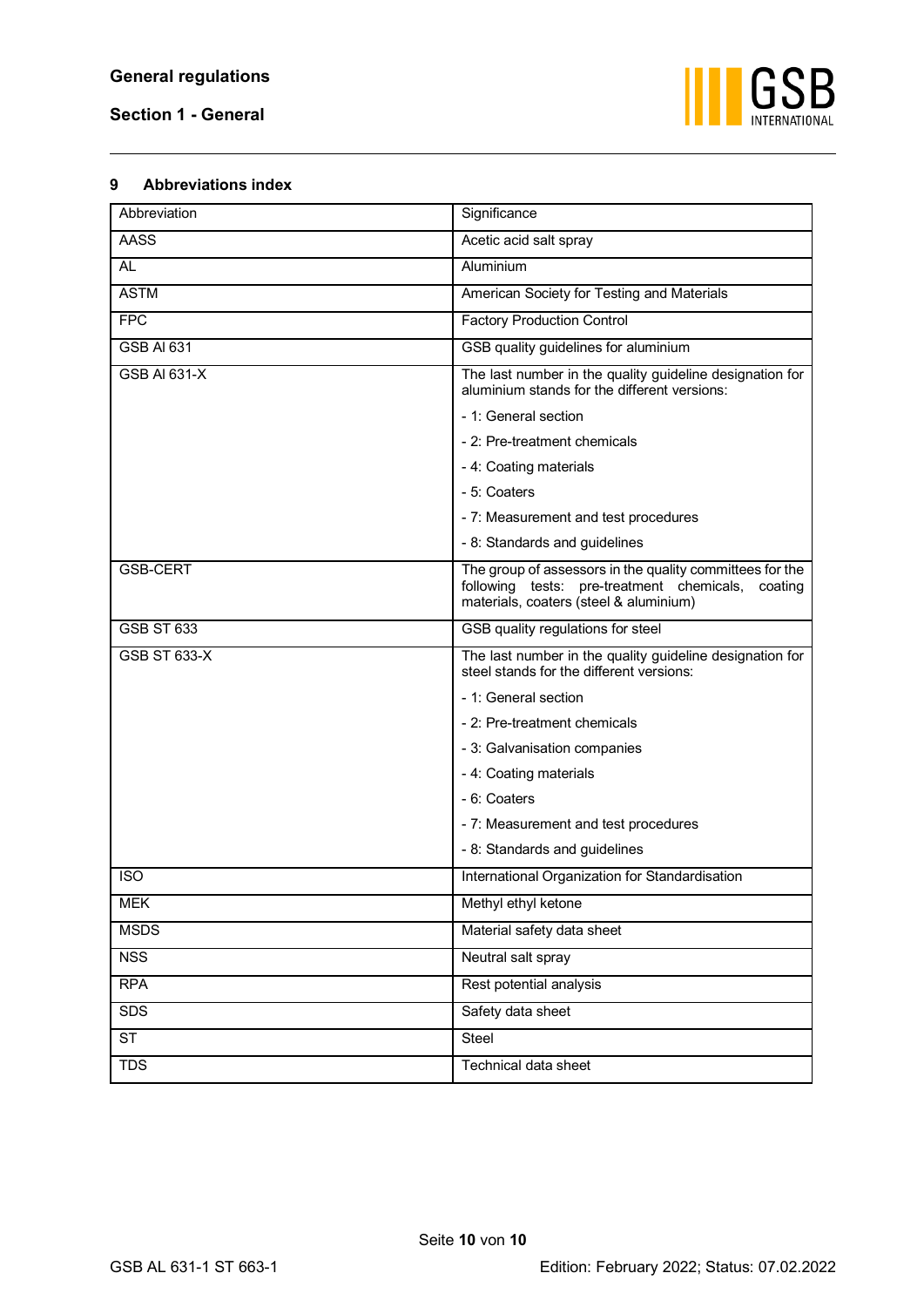## **General provisions**

## **Section 2 – Membership Application form**



The undersigned company hereby applies to **GSB International** to become a:

- [] full member coater<sup>1</sup>
- $[ ]$  full member galvanizer<sup>1</sup>
- $[ ]$  full member manufacturer of coating materials<sup>1</sup>
- $\lceil$  ] full member manufacturer of pre-treatment chemicals<sup>1</sup>
- [] supporting member<sup>1</sup>

The undersigned company confirms that has taken note of the following and hereby accepts it without reservation as binding on itself:

- the International Quality Guidelines of GSB International e.V.
- the Statutes of Association of GSB International e.V. and
- the contribution scheme of GSB International e.V.

| Company:                        |  |
|---------------------------------|--|
|                                 |  |
| Street/No.:                     |  |
| Post code/<br>location/country: |  |
| VAT:                            |  |

| Type of contact:     | Decision-makers/managing directors (with voting rights): |
|----------------------|----------------------------------------------------------|
| First name:          |                                                          |
| Last name:           |                                                          |
| <b>Position:</b>     |                                                          |
| <b>Phone number:</b> |                                                          |
| email address:       |                                                          |

<sup>&</sup>lt;sup>1</sup> Please tick the appropriate box